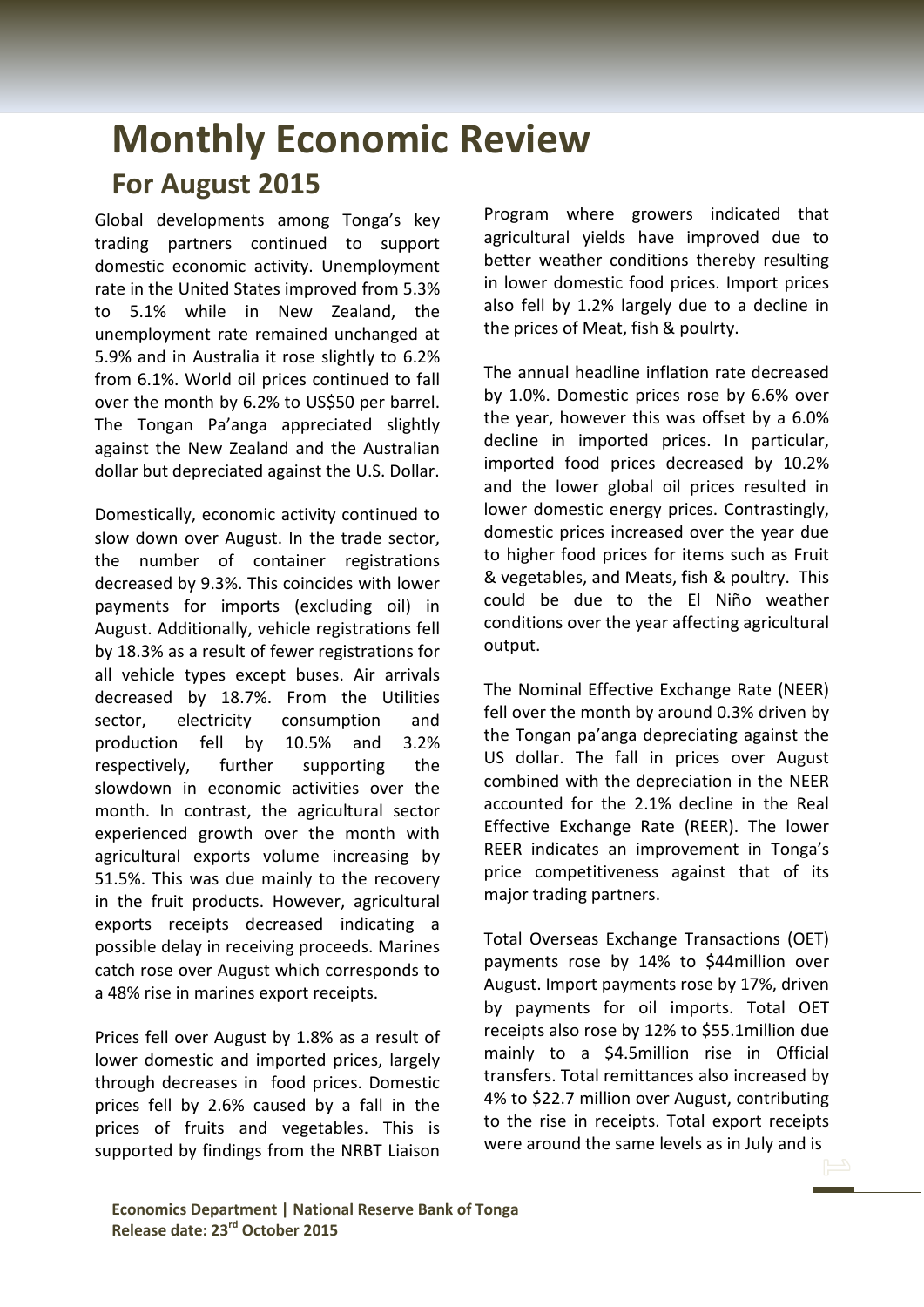expected to rise in the next few months with proceeds from squash. Travel receipts were about 10% lower than last month at \$8.4 million. This coincides with international air arrivals falling in August after recording the highest record of air arrivals for this year in July. The net balance of OET over the month of August, which is equivalent to the net change in the foreign reserves, was therefore a surplus of \$8.3 million, slightly lower than the surplus in July. The foreign reserves rose by \$8.3 million over the month of August to \$310.9 million, sufficient to cover 8.6 months of imports, well above the NRBT's minimum range.

Broad money rose over August by 2.6% to \$424.2 million. This was due mainly to a 3.4% increase in net domestic assets, as a result of an increase in lending, and a 2.3% rise in net foreign assets, largely due to the higher foreign reserves. This also coincides with increases in currency in circulation, demand deposits and savings and term deposits. In year ended terms, broad money rose by 15.5%. This reflects a rise in net domestic assets and net foreign assets by 32.3% and 9.9% respectively. Total deposits and currency in circulation also increased in line with the rise in broad money. Banking system liquidity also rose over the month by 4.0% to \$167.2 million and over the year by 12.4%. This is in line with the increase in foreign reserves.

Net credit to government rose by 6% in August. This was driven by a 5% fall in government deposits.

Bank lending rose over the month by 0.3% due mainly to increased lending to households. Including loans extended by non-banks, total lending also increased by 1%. Additionally, more than 50 new loans were approved from the Government's managed funds loan scheme during the

month, totalled to \$0.3 million. In year ended terms, bank lending increased by 11.5% driven by increased lending to businesses and households. Including loans extended by non-banks, total lending only rose by 8.5%, reflecting lower on-lent loans by the government.

Weighted average interest rate spread widened over August from 5.95% to 6.02%. This was due to a 6.7 basis points increase in the weighted average lending rate to 8.29%, and a 0.8 basis points drop in the weighted average deposit rate.

Given the recent developments in the major trading partners' economies coupled with the continued lower world oil prices, the NRBT's outlook for Tonga's economy remains positive despite the slow down at the beginning of 2015/16. Early signs of improvement are evident from the agricultural sector. We also expect robust credit growth as business confidence and conditions improve. The banking system continued to remain relatively stable and profitable, with reported credit growth and strong liquidity and capital positions. Low inflationary and liquidity pressures together with ample foreign reserves support no change to the current monetary policy settings in the near-term.

The NRBT will continue to promote prudent lending, closely monitor credit growth and be mindful of the impact of a continued deflation. The NRBT will closely monitor the country's economic developments and financial conditions to maintain internal and external monetary stability, and promote a sound and efficient financial system to support macroeconomic stability and economic growth.